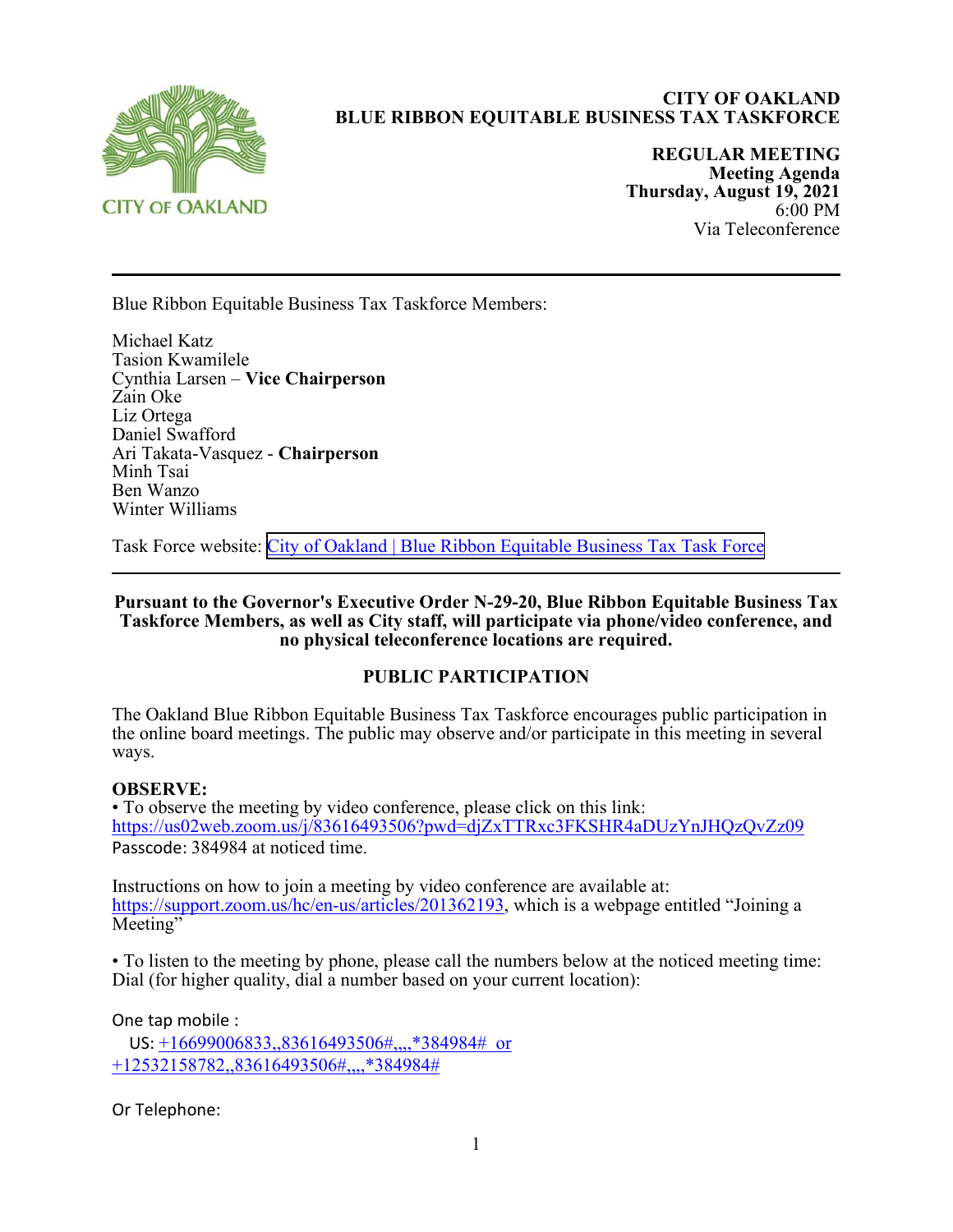US: +1 669 900 6833 or +1 253 215 8782 or +1 346 248 7799 or +1 301 715 8592 or +1 312 626 6799 or +1 929 205 6099 Webinar ID: 836 1649 3506 Passcode: 384984 International numbers available: https://us02web.zoom.us/u/kxadPAqUZ

After calling any of these phone numbers, if you are asked for a participant ID or code, press #. Instructions on how to join a meeting by phone are available at: https://support.zoom.us/hc/enus/articles/201362663, which is a webpage entitled "Joining a Meeting By Phone."

**PROVIDE PUBLIC COMMENT:** There are three ways to make public comment within the time allotted for public comment on an eligible Agenda item.

• Comment in advance: To send your comment directly to the Blue Ribbon Equitable Business Tax Taskforce and staff BEFORE the meeting starts, please send your comment, along with your full name and agenda item number you are commenting on, to

BlueRibbonTaskForce@oaklandca.gov. Please note that eComment submissions close one  $(1)$ hour before posted meeting time. All submitted public comment will be provided to the Task Force Members prior to the meeting.

• By Video Conference: To comment by Zoom video conference, click the "Raise Your Hand" button to request to speak when Public Comment is being taken on an eligible agenda item at the beginning of the meeting. You will then be unmuted, during your turn, and allowed to participate in public comment. After the allotted time, you will then be re-muted. Instructions on how to "Raise Your Hand" are available at: https://support.zoom.us/hc/en-us/articles/205566129, which is a webpage entitled "Raise Hand In Webinar."

• By Phone: To comment by phone, please call on one of the above listed phone numbers. You will be prompted to "Raise Your Hand" by pressing STAR-NINE ("\*9") to request to speak when Public Comment is being taken on an eligible agenda item at the beginning of the meeting. Once it is your turn, you will be unmuted and allowed to make your comment. After the allotted time, you will be re-muted. Instructions of how to raise your hand by phone are available at: https://support.zoom.us/hc/en-us/articles/201362663, which is a webpage entitled "Joining a Meeting by Phone."

If you have any questions about these protocols, please e-mail BlueRibbonTaskForce@oaklandca.gov

Do you need an ASL, Cantonese, Mandarin or Spanish interpreter or other assistance to participate? Please email SAzimi@oaklandca.gov or call (510) 238-2972 for TDD/TTY five days in advance.

¿Necesita un intérprete en español, cantonés o mandarín, u otra ayuda para participar? Por favor envíe un correo electrónico a SAzimi@oaklandca.gov o llame al (510) 238-2972 para TDD/TTY por lo menos cinco días antes de la reunión. Gracias.

您需要手語,西班牙語,粵語或國語翻譯服務嗎? 請在會議前五個工作日電郵 SAzimi@oaklandca.gov 或 致電  $(510)$  238-2972 TDD/TTY.

 $\mathcal{L}_\text{max}$  and  $\mathcal{L}_\text{max}$  and  $\mathcal{L}_\text{max}$  and  $\mathcal{L}_\text{max}$  and  $\mathcal{L}_\text{max}$  and  $\mathcal{L}_\text{max}$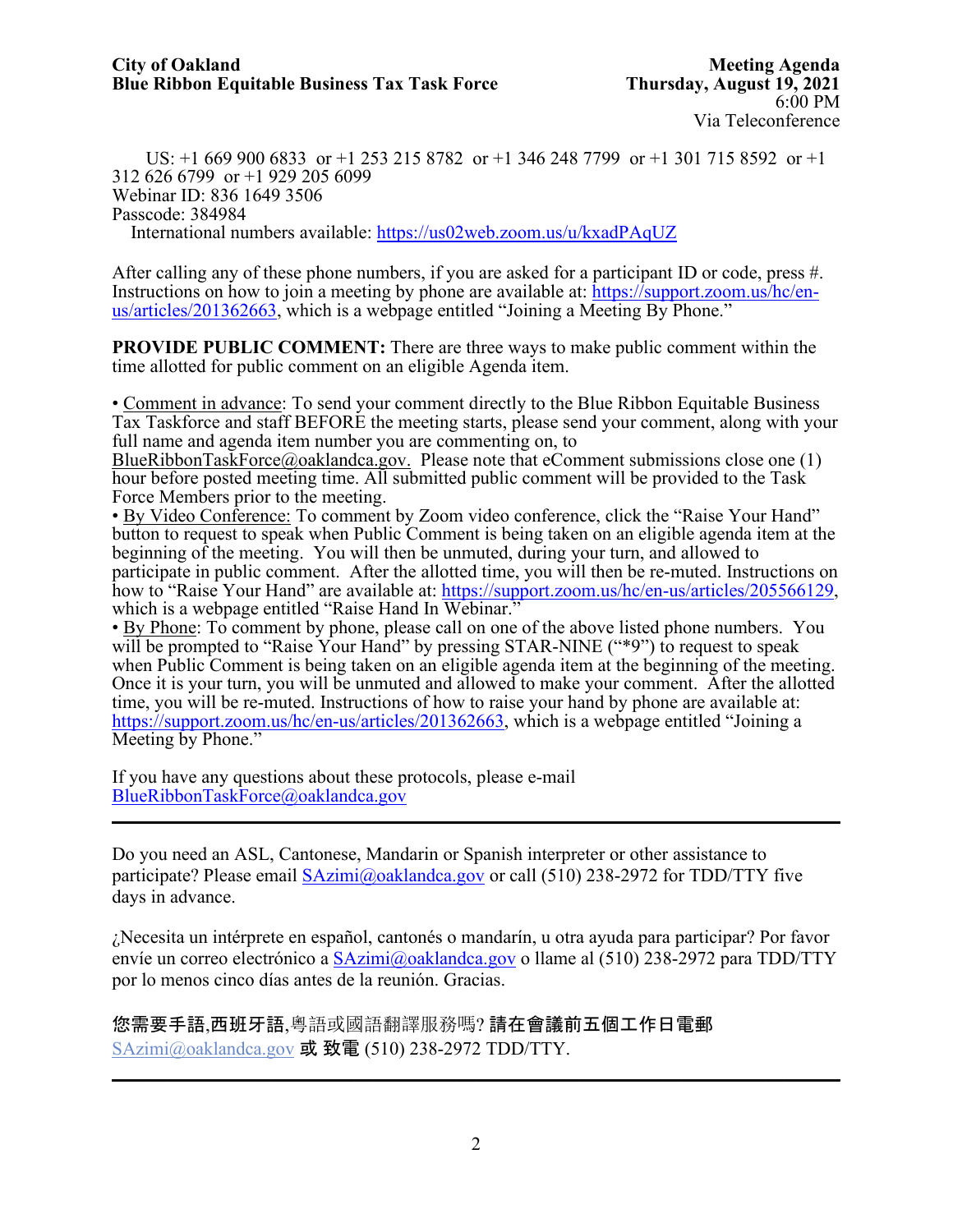## **1. Roll Call and Determination of Quorum**

**2. Public Comment:** Speakers will be called on by the facilitator as speakers "raise their hand" through video conference or by telephone to speak on Agenda items. Comments for matters not on the Agenda will be taken during Open Forum. All speakers will be allotted a maximum of two minutes to address the Task Force, unless amended by the Chair.

## **3. Speaker:**

**A. Antonio Banuelos,** Revenue Manager, City of Richmond

## **4. Staff Updates:**

- **A.** Tax modeling: discussion of tax scenarios
- **5. Ad Hoc Committees Updates:** Task Force will discuss the progress of Ad Hoc Committees.
	- **A.** Committee A, Job Quality & Employment
	- **B.** Committee B, Business Mobility, Real Estate, Attraction & Retention
	- **C.** Committee C, **Tax Categories [& Implementation](https://cao-94612.s3.amazonaws.com/documents/Task-force-options-Aug-19-2021.pdf)**, Written statement of Member Ortega-Toro

## **6. Action items**

**A.** The Task Force may take action on tax rate proposals from Task Force members, or ad hoc committees.

## **7. Agenda Requests for Future Meetings**

Task Force members may use this opportunity to address new issues for Task Force business. New items will be referred to an Ad Hoc Committee for action, outreach, research and/or deliberation or scheduled to a subsequent Task Force meeting.

## **8. Open Forum**

## **9. Adjournment**

The meeting will adjourn upon the completion of the Task Force's business.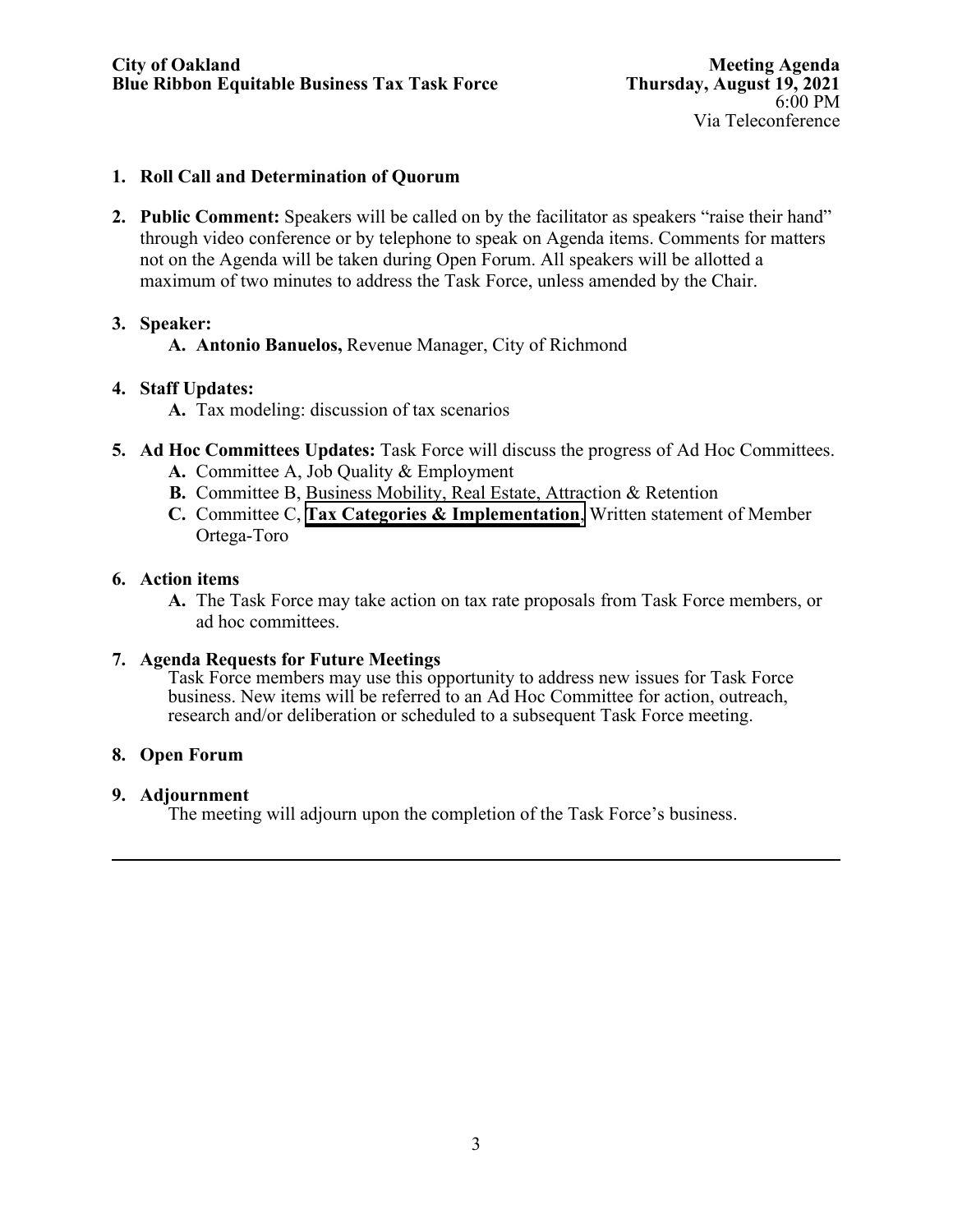| From:    | Liz Ortega                                                                    |
|----------|-------------------------------------------------------------------------------|
| To:      | Larsen, Cynthia; danielswafford; Dang, Huey; Agaba, Rogers; O"Brien, Margaret |
| Cc:      | Fortunato Bas, Nikki                                                          |
| Subject: | <b>Task Force Concerns</b>                                                    |
| Date:    | Friday, August 13, 2021 3:11:35 PM                                            |

[EXTERNAL] This email originated outside of the City of Oakland. Please do not click links or open attachments unless you recognize the sender and expect the message.

Dear Blue Ribbon Ad-hoc Committee C and Oakland City Staff,

I've had a chance to review the two options proposed. I'm unsure of how we arrived at only two models for consideration, which is especially concerning given that we are expected to make our final decision on rates this upcoming Thursday—a full two months before we are actually required to do so, and only a week after I received these proposed rate structures. I am deeply disappointed with the lack of transparency in this process. Much of the real discussion over tax rates has occurred in subcommittees which are not open to the public, or even other commissioners, and now it feels like the final vote is being rushed with only limited options selected in a very opaque process. In addition to that, almost all of our speakers have been representatives of the large business community who have pushed the commission to lower tax rates, and we've heard nothing from other cities that have gone through this process and adopted progressive tax structures that have been a success. This is despite multiple requests and no updates from city staff. In an effort to fix this, I've reached out personally to staff at the City of Richmond, who are available to speak. However, it's clear that much of the decision making has been done behind closed doors.

I am deeply concerned with the way this entire process has played out. Our mandate as a commission was to look into providing tax relief for small businesses while shifting the tax burden to the largest businesses while hearing from critical community stakeholders. From what I can tell, the two models proposed either keep the same tax rates or increase taxes on the smallest businesses in Oakland. Both models also propose lower tax rates for some of the biggest businesses compared to council's original proposal. Both proposals would bring in less revenue than the council's suggested model. There are also huge disparities in tax rates for the biggest businesses without any clear reason. For instance, proposed tax rates for administrative headquarters are as low as \$2.70 per \$1,000 in payroll while taxes for professional and semi-professional services—which could include similar types of companies —are as high as \$6.30 per \$1,000 in revenue. Top tax rates for business and personal services are as low as the starting rate for businesses that categorize as professional/semi-professional businesses or recreation and entertainment businesses. I feel that the commission is making decisions from a place of fear and bending to the demands of some large businesses rather than doing what's right for residents.

The reason council's original model was so popular with voters is that it funds city services while providing tax relief to small, longstanding businesses and shifting the burden to the absolute largest businesses. Recommending a rate structure that raises taxes on small businesses and lowers taxes on large businesses compared to council's proposal, while bringing in less revenue, will not only be controversial, but it will also be significantly less popular with voters. The commission should put forward a proposal that does right by Oakland's small businesses, funds essential city services, and puts us in the strongest position with voters.

If the final recommendation of the commission is an unpopular and controversial one, having a process that was not transparent and open to the public can only deepen potential problems in the community. While I was not able to attend the last full session, it is my understanding that staff has proposed that moving forward, only a small group of